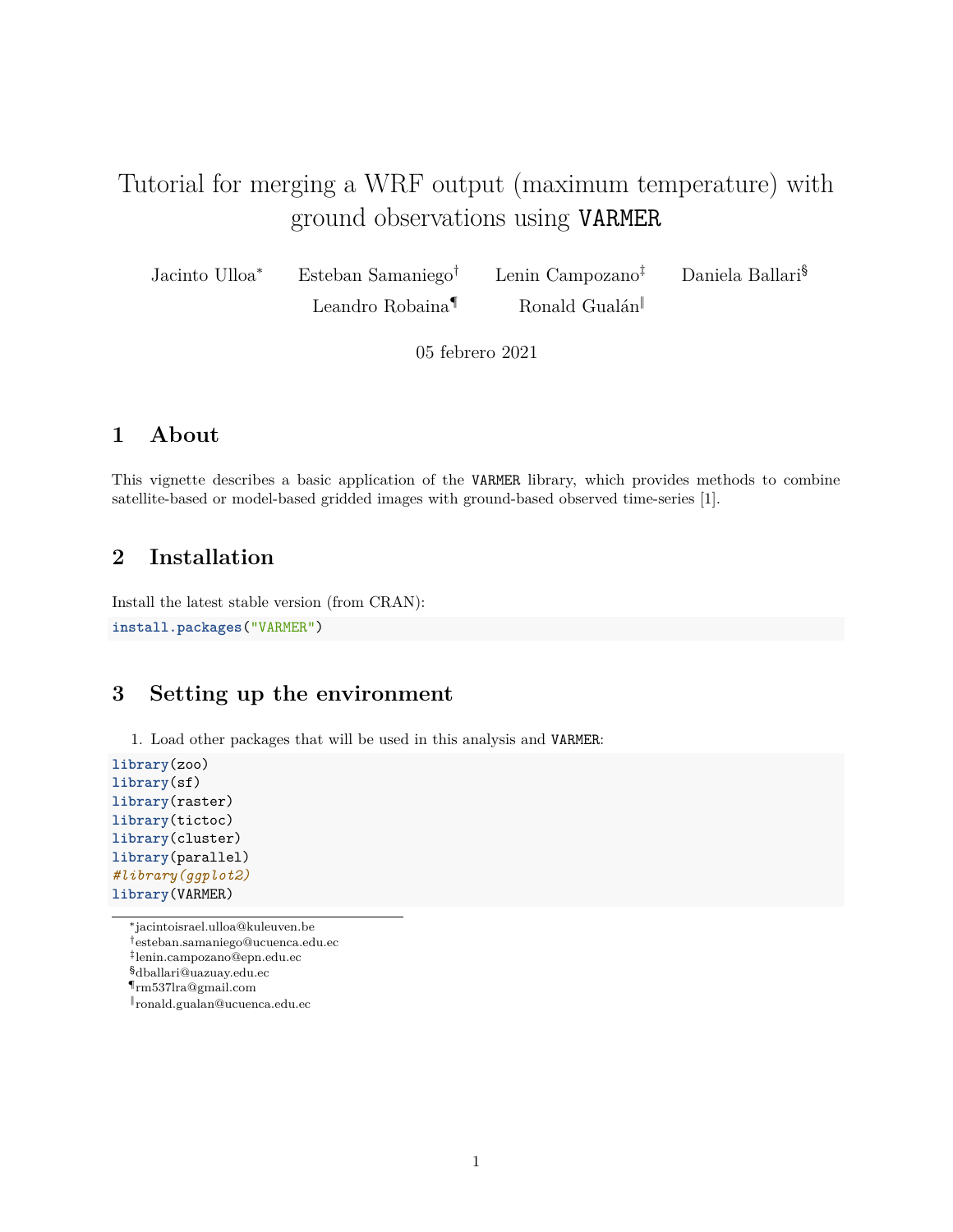#### **4 Loading input data**

First, daily time series of maximum temperature observations in 34 stations located in Ecuador will be used for this example, from *2004-01-01* to *2004-01-10*, which are available in the **ecuador.tmax.zoo** dataset provided in the VARMER package (for your own application, this dataset might be read from a CSV file or a zoo file). In addition, the **ecuador.tmax.stations.df** dataset contains information about the IDs and spatial coordinates of each station (for your own application, this dataset might be read from a CSV file).

```
data(ecuador.tmax.zoo)
data(ecuador.tmax.stations.df)
```
Secondly, we need to load the WRF output. For this example, the model-data was obtained from a WRF v3.6.1 simulation at 10Km spatial resolution and at daily temporal resolution.

**data**(ecuador.tmax.wrf.out)

#### **5 Basic exploratory data analysis**

First, we would like to visualize the first six rows of the spatial metadata:

```
head(ecuador.tmax.stations.df)
```

| ##     |           | CODIGO <b>CODIGO</b><br>NOMBRE CUENCA INAMHI PROVINCIA CANTON   |                   |
|--------|-----------|-----------------------------------------------------------------|-------------------|
|        |           |                                                                 |                   |
|        |           | ## 2 M0002 LA TOLA 12 Rio Esmeraldas PICHINCHA QUITO            |                   |
|        |           | ## 3 M0003       IZOBAMBA 12 Rio Esmeraldas PICHINCHA     MEJIA |                   |
|        |           | ## 4 M0004 RUMIPAMBA-SALCEDO 76 Rio Pastaza COTOPAXI SALCEDO    |                   |
|        |           | ## 5 M0005 PORTOVIEJO-UTM                                       | MANABI PORTOVIEJO |
|        |           | ## 6 M0006 PICHILINGUE 52 Rio Guayas LOS RIOS MOCACHE           |                   |
|        | $\#$ $\#$ | PARROQUIA LAT LON                                               |                   |
|        |           | ## 1 SAN JOSE DE QUICHINCHE 0.258333 -78.40083                  |                   |
| ## 2   |           | TUMBACO -0.229444 -78.36667                                     |                   |
| ## 3   |           | CUTUGLAHUA -0.366667 -78.55000                                  |                   |
| ## $4$ |           | SAN MIGUEL -1.020000 -78.59472                                  |                   |
| ## 5   |           | PORTOVIEJO -1.037500 -80.45953                                  |                   |
| ## 6   |           | MOCACHE -1.074361 -79.49294                                     |                   |

Plotting the daily precipitation time series for the first station (code: *M0001* ).

```
main <- paste("Daily maximum temperature for the station", ecuador.tmax.stations.df$CODIGO[1])
ylab <- "Maximum temperature [°C]"
x.ts < -ecuador.tmax.zoo[, 1]plot(x.ts, main=main, ylab= ylab, col="blue")
grid()
```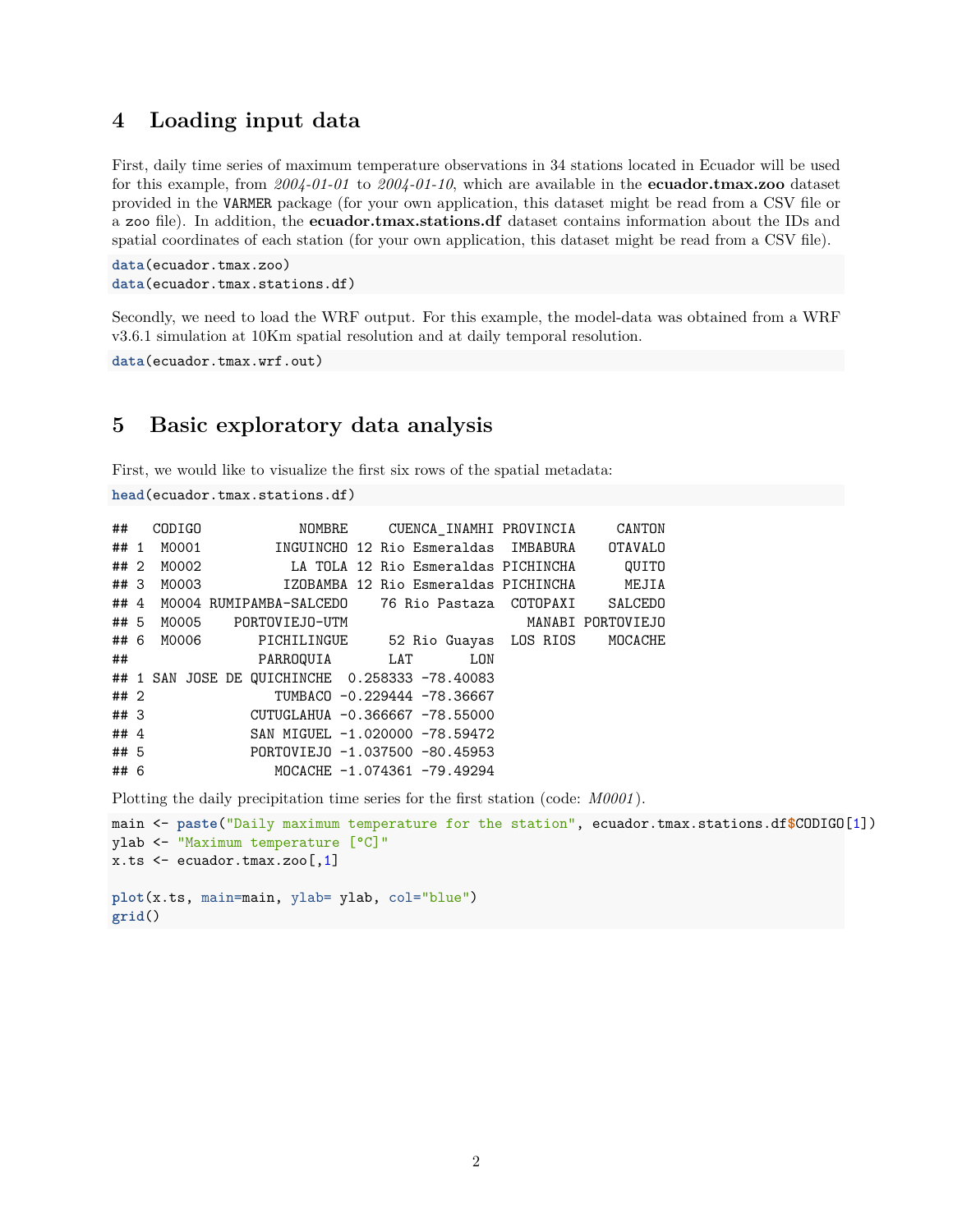

Plotting the average maximum temperature from WRF output, and overlying the boundaries of the study area (only its first attribute):

wrfout.total <- **mean**(ecuador.tmax.wrf.out, na.rm=FALSE)

**plot**(wrfout.total, main = "WRF output [Jan-2004] ", xlab = "Longitude", ylab = "Latitude")



# **WRF output [Jan−2004]**

### **6 Running VARMER**

#### **6.1 Setup**

Finally, you need to define the output directory (drty.out) before running VARMER. Then, you can run the varmer.ts function as follows: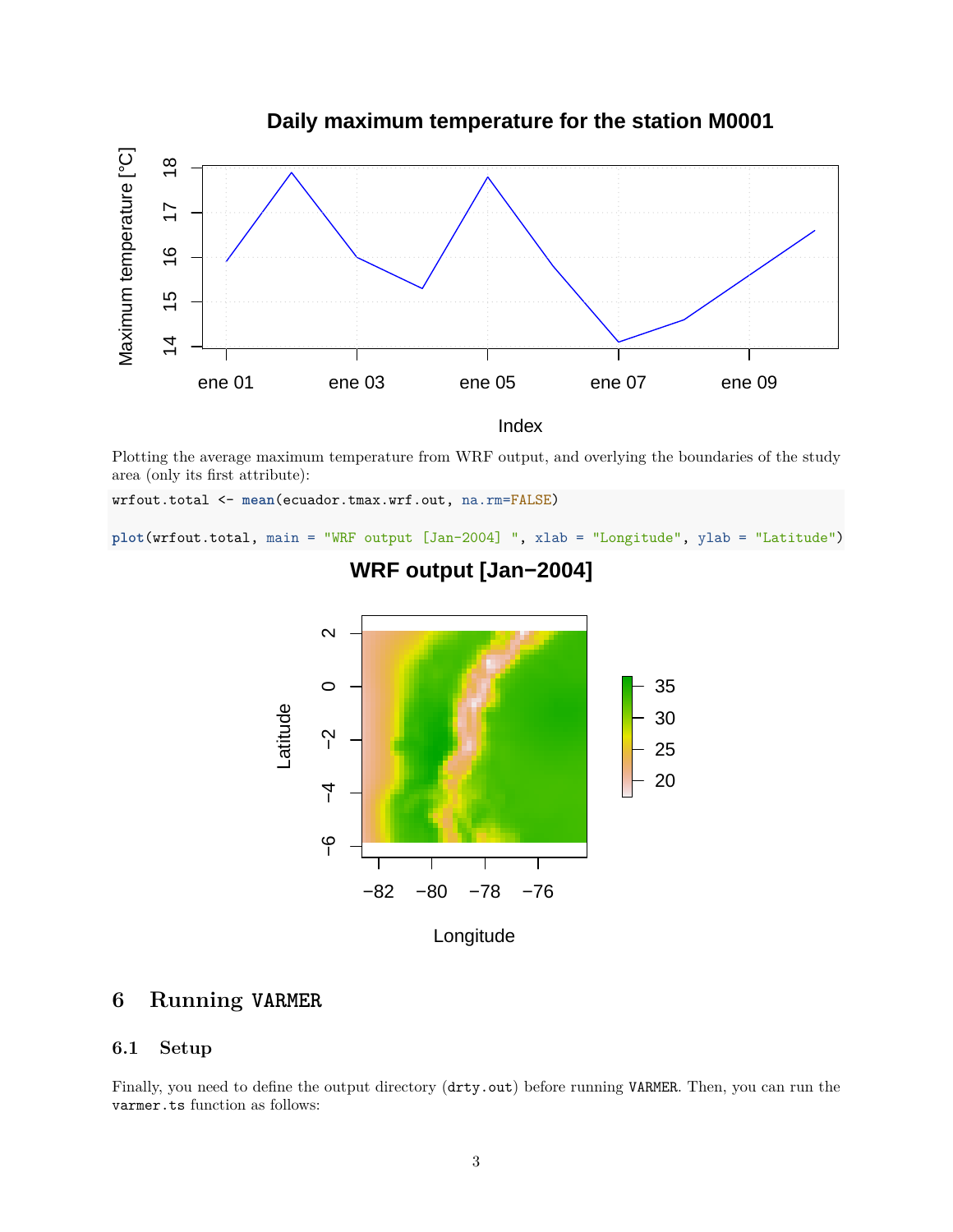**varmer.ts**(x=ecuador.tmax.zoo, x.metadata=ecuador.tmax.stations.df, v=ecuador.tmax.wrf.out, lat='LAT', lon='LON', drty.out="~/Documentos/dataset\_ecuador")